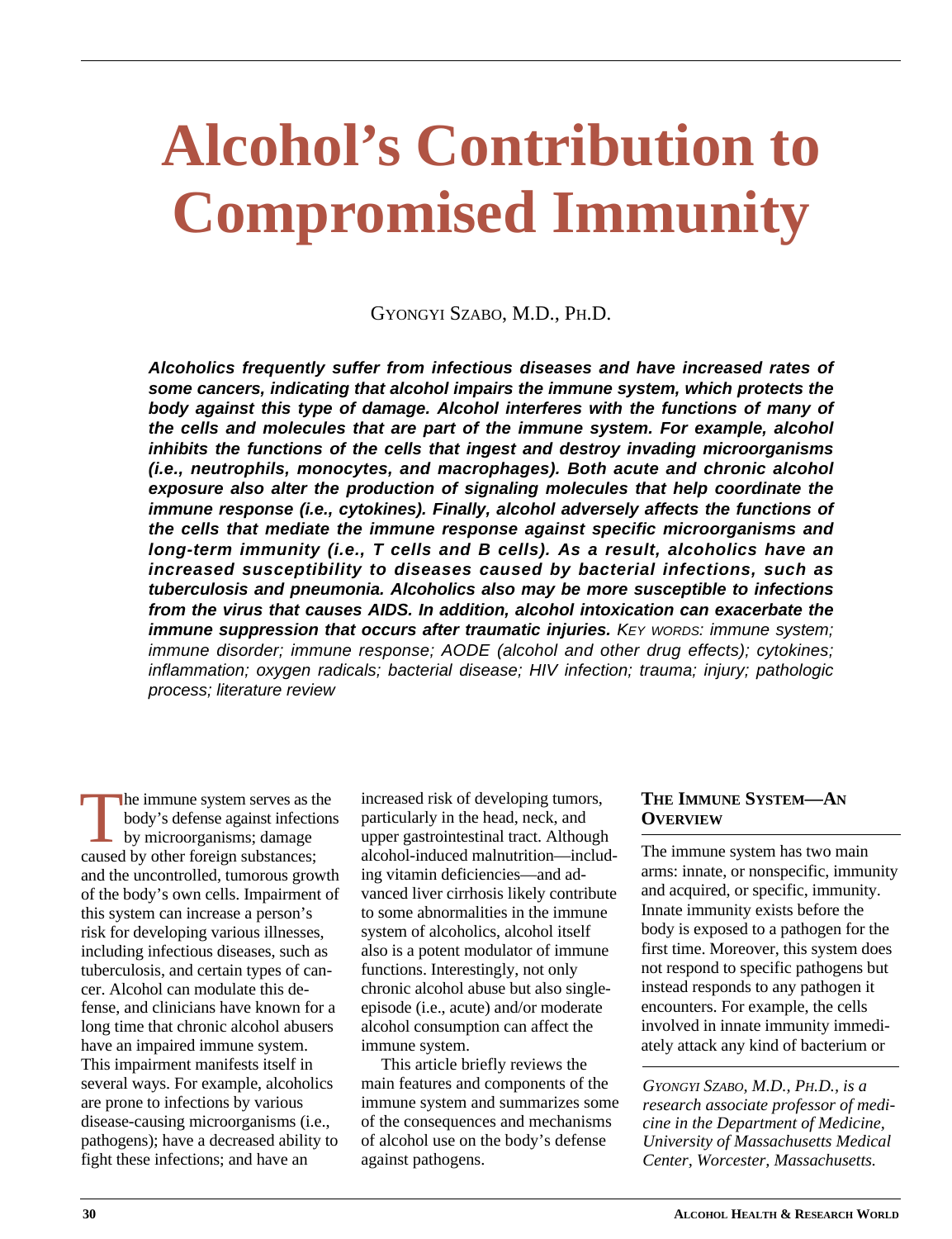virus that enters the body, whether it is the first or second infection by that organism. Acquired immunity, in contrast, is activated only after the body is exposed to a pathogen for the first time. In addition, the acquired response is specific to one particular pathogen. For example, when *Mycobacterium tuberculosis,* the bacterium that causes tuberculosis, enters the body, the contact with that pathogen activates cells involved in acquired immunity. These activated cells attack only *M. tuberculosis* and no other bacteria or viruses. The activated cells also generate a kind of immune "memory" that allows the body to fight a second infection by the same pathogen even faster and more efficiently.

The elements of innate immunity include white blood cells that ingest and destroy microorganisms (i.e., phagocytes); certain proteins that circulate in the blood, called the complement $1$ system; and signaling molecules (i.e., cytokines) that are produced and secreted by some of the phagocytes. Several different types of phagocytes exist, with specific functions as follows:

- Neutrophils ingest and thereby destroy pathogens, primarily invading bacteria.
- Monocytes that circulate in the blood or that have entered the tissues (i.e., macrophages) ingest and destroy a variety of foreign substances and microorganisms. Monocytes also exhibit pathogenderived proteins and other molecules (i.e., antigens) on their surfaces in order to activate other cells in the immune system. Finally, monocytes and macrophages secrete cytokines that help regulate immune system activity.
- Natural killer (NK) cells recognize and eliminate cells in the body that have been infected by parasites or that have turned into cancer cells.

The elements of acquired immunity include numerous cell types and molecules that function cooperatively to mount a complex host defense and thereby amplify and focus the protection offered by the innate immunity. The most important cells involved in acquired immunity are T lymphocytes, or T cells, and B lymphocytes, or B cells. These cells circulate in the blood or reside in special lymphoid tissues (e.g., the spleen, lymph nodes, and tonsils), where they can encounter antigens and initiate an immune response.

T cells and B cells are the cornerstones of two types of immune responses, the cell-mediated immunity and the antibody-mediated (i.e., humoral) immunity. The cell-mediated immunity relies primarily on T cells that are activated by exposure to antigen-presenting cells (e.g., monocytes, macrophages, and B cells). Each antigen-presenting cell displays only one antigen (e.g., a viral protein) on its surface and thus stimulates only T cells that recognize this specific antigen. The activated T cell then can bind to other cells carrying the same antigen (e.g., virus-infected cells) and initiate their destruction. Several subpopulations of T cells have specific functions in the complex chain of events occurring during an immune response:

- Helper T cells produce and secrete cytokines that stimulate the activity of other immune cells.
- Cytotoxic T cells recognize antigens on the surface of virus-infected or transplanted cells and destroy these cells.
- Suppressor T cells inhibit other immune responses, thereby preventing overreaction of the immune system.
- Delayed-type hypersensitivity T cells produce cytokines that induce a localized inflammatory response and attract macrophages and cytotoxic T cells to that site to eliminate the antigen.

The B cells produce the humoral immunity. These cells carry immune proteins (i.e., antibodies, or immunoglobulins) on their surface that recognize and bind to antigens. Like T cells, each B cell also recognizes only one specific antigen and becomes activated when it comes into contact with it. Most activated B cells develop into socalled plasma cells, which secrete their antibodies into the blood or lymph. There the antibodies can bind to their target antigens (e.g., a virus or a virusinfected cell) and thus mark them for destruction. Other B cells become memory cells, which help the body fight a second infection by the same pathogen more expeditiously.

The T-cell and B-cell responses are not independent of each other, however, but are intricately intertwined. Thus, B cells that have bound an antigen serve as antigen-presenting cells that can activate a T-cell response. Moreover, B cells and T cells communicate with each other and with other immune cells by secreting numerous cytokines that can influence various components of both the nonspecific and specific immune responses. For example, some T cells produce cytokines that stimulate their own activity or that of other T cells. Other subgroups of T cells secrete cytokines that inhibit the cell-mediated and humoral immunity and thus prevent an excessive reaction of the immune system. Finally, some T-cell–derived cytokines enhance B-cell multiplication, differentiation, and antibody production. The largest family of cytokines are the interleukins (IL's), which are produced in various cell types and have numerous functions (see table).

The following example may help illustrate some of the complex interactions that take place during an immune response. When a person sustains a small injury, such as a cut, bacteria can enter the body and the bloodstream through the wound. Phagocytes (e.g., monocytes and neutrophils) patrolling the blood encounter some of these bacteria; identify them as foreign to the body; and engulf, ingest, and destroy them. During the intracellular breakdown of the ingested bacteria, the phagocytes generate small proteins or protein fragments that serve as antigens. The phagocytes display these antigens on their cell surface, together

<sup>1</sup> For a definition of this and other technical terms used throughout this article, see the central glossary, pp. 93–96.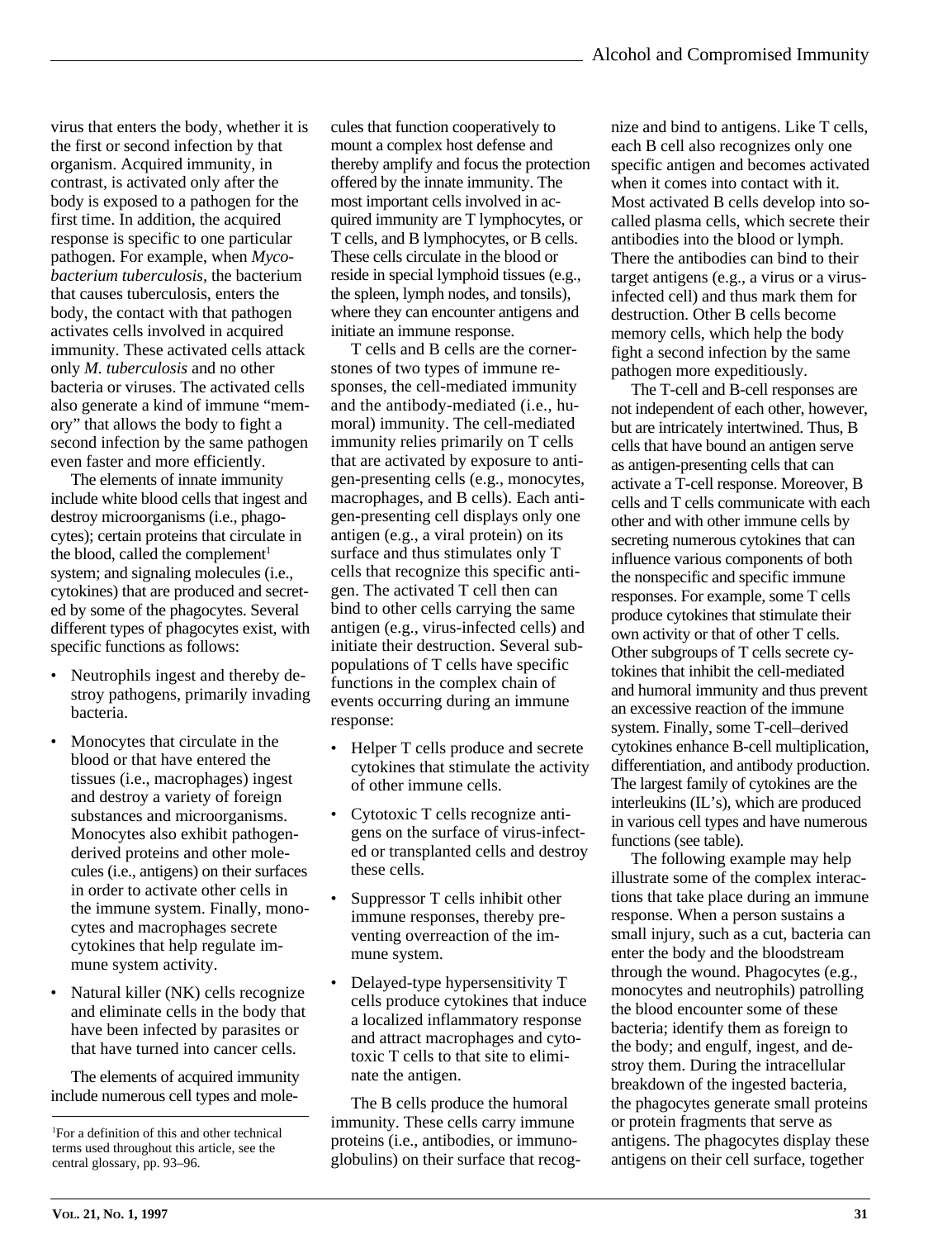Important Cytokines of the Immune System

| <b>Cytokine</b>                                  | <b>Primary Source</b>                                               | <b>Principal Functions</b>                                                                                                                                                                                                                                     |
|--------------------------------------------------|---------------------------------------------------------------------|----------------------------------------------------------------------------------------------------------------------------------------------------------------------------------------------------------------------------------------------------------------|
| Inflammatory cytokines                           |                                                                     |                                                                                                                                                                                                                                                                |
| Interferon alpha (IFN- $\alpha$ )                | Macrophages                                                         | Induces protection against viral infections;<br>activates macrophages; and inhibits the growth<br>of various cell types                                                                                                                                        |
| Interleukin 1 (IL-1)                             | Macrophages and other cells                                         | Produces inflammatory responses; induces<br>fever; stimulates proliferation of helper T cells;<br>and promotes B-cell growth and differentiation                                                                                                               |
| Interleukin 6 (IL-6)                             | Macrophages, T cells, and other cells                               | Promotes maturation of stimulated B cells to<br>antibody-secreting plasma cells; acts with other<br>cytokines to stimulate immature and mature T<br>cells; and stimulates production of complement<br>factors and other mediators of inflammatory<br>responses |
| Tumor necrosis factor alpha<br>$(TNF-\alpha)$    | Macrophages, T cells, natural killer (NK)<br>cells, and other cells | Promotes inflammatory responses; stimulates<br>neutrophils and macrophages; induces fever;<br>and induces macrophages to produce IL-1,<br>IL-6, and TNF- $\alpha$                                                                                              |
| Immunoregulatory cytokines                       |                                                                     |                                                                                                                                                                                                                                                                |
| Interleukin 10 (IL-10)                           | Macrophages and T cells                                             | Inhibits T-cell proliferation; reduces production<br>of inflammatory cytokines; and promotes B-cell<br>proliferation and antibody secretion                                                                                                                    |
| Interleukin 12 (IL-12)                           | Monocytes and macrophages                                           | Activates NK cells; activates a subtype of T<br>cells (i.e., CD4 T cells); and induces the cell-<br>mediated (i.e., Th1) immune response                                                                                                                       |
| Transforming growth factor beta<br>$(TGF-\beta)$ | Macrophages and T cells                                             | Inhibits T-cell proliferation; reduces production<br>of inflammatory cytokines; augments B-cell<br>proliferation and antibody secretion; and<br>promotes collagen production                                                                                   |
| <b>Chemokines</b>                                |                                                                     |                                                                                                                                                                                                                                                                |
| Interleukin 8 (IL-8)                             | Macrophages                                                         | Attracts neutrophils to the site of an infection                                                                                                                                                                                                               |
| Lymphokines                                      |                                                                     |                                                                                                                                                                                                                                                                |
| Interferon gamma (IFN-γ)                         | T cells                                                             | Induces protection against viral infection;<br>stimulates macrophages and neutrophils;<br>enhances expression of major histocom-<br>patibility complex (MHC) proteins on many<br>cells; and promotes B-cell and T-cell<br>differentiation                      |
| Interleukin 2 (IL-2)                             | T cells                                                             | Stimulates proliferation of T cells; enhances<br>activity of NK cells; and stimulates B-cell<br>proliferation and antibody production                                                                                                                          |
| Interleukin 4 (IL-4)                             | A subtype of T cells (i.e., CD4 T cells)                            | Stimulates T-cell growth; induces B-cell<br>activation and growth; and modulates antibody<br>production by B cells                                                                                                                                             |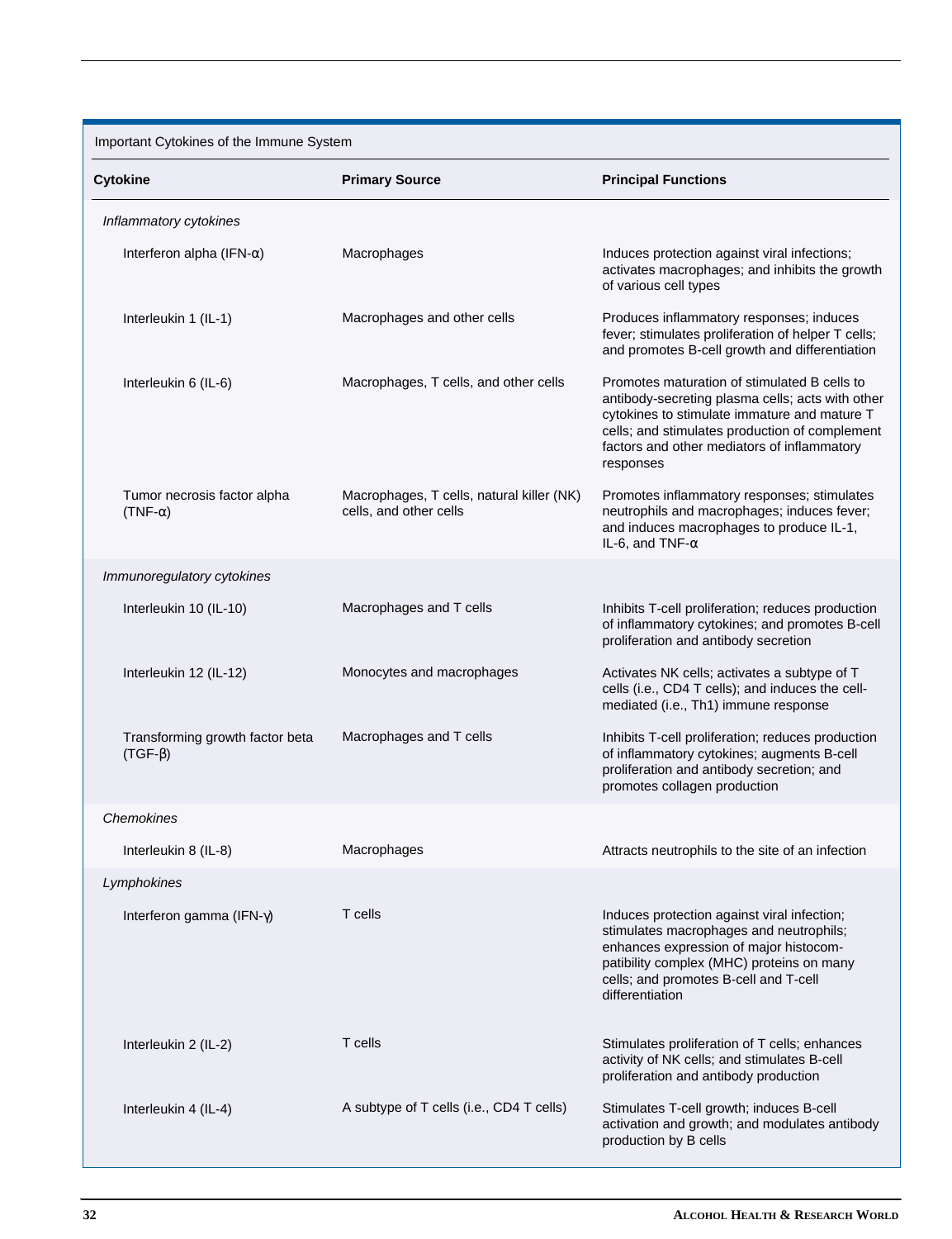tributed throughout the bloodstream and bind to the bacteria wherever they encounter them, aided by proteins of the complement system. The antibodycovered bacteria clump together and become new targets for monocytes and other phagocytes.

Parallel to the T-cell response, the B cells mount another line of defense against the invading bacteria. Thus, antibodies on the B-cell surface recognize and bind to antigens on the bacterial surface. This binding activates the B cells, which then differentiate into plasma cells that secrete large amounts of antibodies. The antibodies are dis-

with certain of their own proteins known as major histocompatibility complex (MHC) proteins. In addition to the phagocytes, proteins of the complement system also recognize the invading bacteria and bind to proteins on the bacterial surface. This binding triggers several biochemical processes that eventually lead to the destruction

T cells circulating in the blood recognize phagocytes simultaneously displaying antigens and MHC proteins. The T cells bind to the phagocytebound antigens through the help of docking molecules, called T-cell receptors. The activated T cells multiply and begin secreting cytokines, which, in turn, activate cytotoxic T cells that can then recognize, bind to, and destroy cells infected by the invading

of the bacteria.

bacteria.

#### **ALCOHOL'S EFFECTS ON THE IMMUNE DEFENSE**

The body's response to an invading pathogen can be divided into two phases. The first phase is an inflammatory reaction, which protects the body from the immediate effects of the infection. The inflammatory response primarily involves phagocytic cells that help eliminate the pathogen, cytokines secreted mainly by these phagocytes, and other molecules (e.g., oxygen radicals) that assist in killing the pathogen. The second phase, the development of immunity to the pathogen, is mediated by T cells and

B cells. Alcohol can interfere with both phases of the immune response.

# *Alcohol's Effects on the Inflammatory Response*

*Effects on Phagocytic Cells.* During an inflammatory response, chemical substances released by cells at the site of the infection induce phagocytes to migrate from their normal locations in the bloodstream or the tissues to the site of the inflammation. This process is called chemotaxis. Various substances can serve as chemotactic agents, including activated components of the complement system, a group of white blood cell-derived proteins called leukotrienes, and other proteins produced by immune cells (i.e., chemokines, such as interleukin-8 [IL-8]). The neutrophils and monocytes recruited from the bloodstream must adhere to and migrate through the cell layer lining the blood vessels at the site of the infection, ingest the microorganisms, and destroy the ingested pathogens using specific enzymes or toxic, oxygen-derived free radicals.

Alcohol can affect this sequence of events at several levels. Alcohol's effects on phagocyte adhesion to the blood-vessel walls and chemotaxis were studied in chronically alcoholfed rats. Neutrophils from these animals exhibited increased levels of CD18 molecules on their surface, which are required for adhesion. Furthermore, chemokines (e.g., IL-8) secreted by macrophages residing in the liver (i.e., Kupffer cells) of the alcohol-fed rats increased the chemotaxis of normal neutrophils. Increased infiltration of neutrophils into the liver, in turn, can lead to liver injury. Thus, an alcohol-induced increase in chemokine production by Kupffer cells may lead to neutrophil accumulation and thus to liver damage (e.g., alcoholic hepatitis). This hypothesis is consistent with observations that in patients with acute alcoholic hepatitis, IL-8 levels in the blood are elevated and may be associated with neutrophil accumulation in the liver.

Increased neutrophil chemotaxis even occurred in rats that received a one-time alcohol injection. In contrast, Kupffer cell chemotaxis decreased under the same conditions. These results suggest that alcohol can differentially affect the functions of various phagocytic cell types. Studies with cultured human cells, however, demonstrated decreased neutrophil chemotaxis after the cells were exposed to alcohol.

Chronic as well as acute alcohol consumption also reduces the ability of phagocytes to ingest and break down pathogenic bacteria. For example, cultured human monocytes exposed to alcohol showed reduced phagocytic functions; moreover, the cells produced less of a receptor protein that is required for the ingestion of antibody-coated particles. In mice, both short-term and long-term alcohol feeding reduced the phagocytic ability of macrophages residing in the membrane lining the abdominal cavity. Thus, abnormal neutrophil adherence and chemotaxis, as well as reduced phagocytic function of macrophages, may contribute to the impaired defense against microorganisms observed after alcohol consumption.

#### *Effects on Inflammatory Cytokines.*

Phagocyte contact with pathogens induces the release of cytokines by the phagocytes that help initiate and maintain the inflammatory response and thus play a pivotal role in the body's immune defense. The most common inflammatory cytokines tumor necrosis factor alpha (TNF- $\alpha$ ), IL-1, and IL-6—are primarily produced by monocytes and macrophages (see figure). During an overwhelming inflammatory response, however, neutrophils, lymphocytes, and other tissue cells also can be sources of inflammatory cytokines. Excessive levels of these cytokines may cause tissue damage, whereas reduced levels may result in an insufficient immune response.

In chronic alcohol abusers, particularly those with alcoholic liver disease, the levels of TNF-α, IL-1, and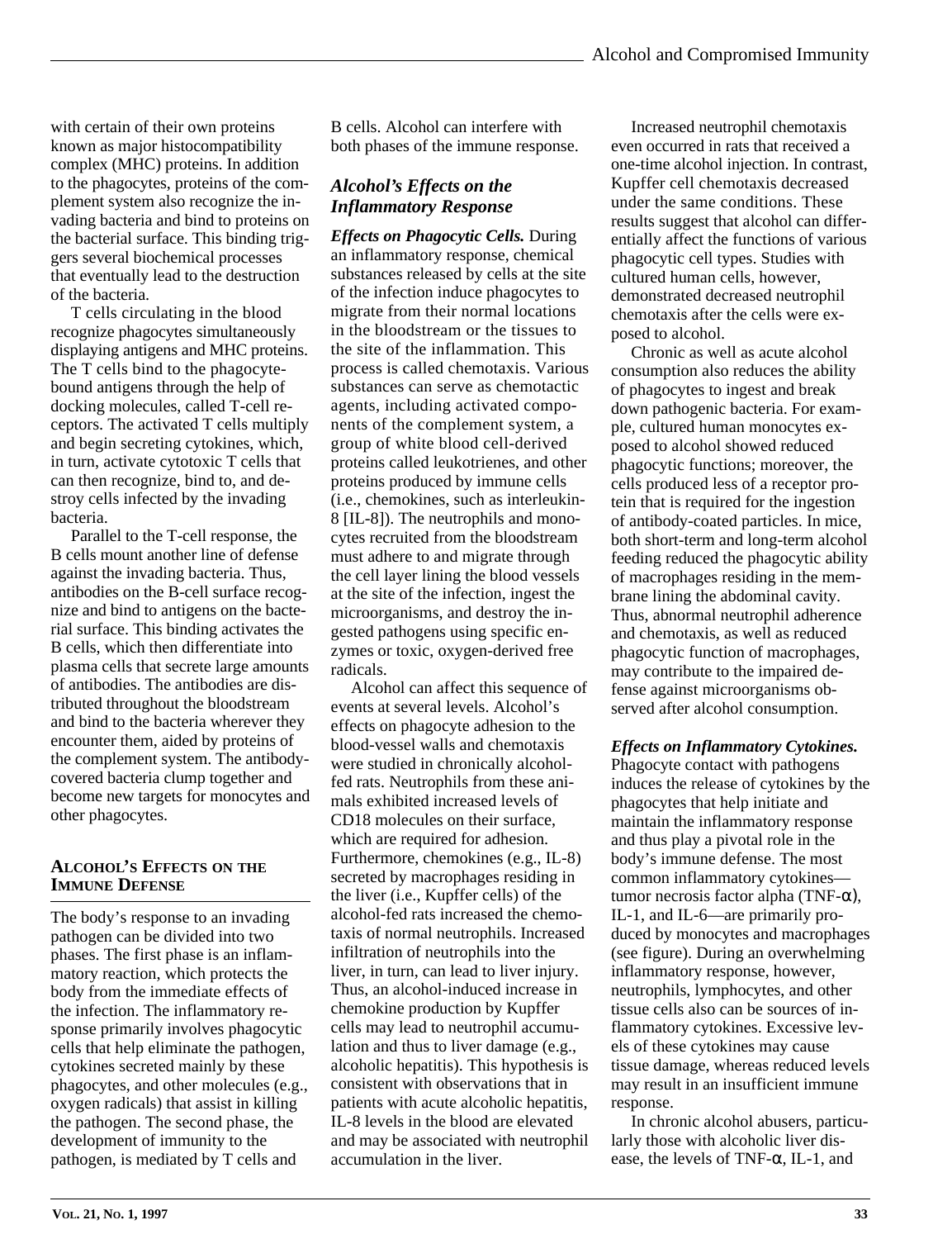

IL-6 in the blood are significantly elevated. These increased cytokine levels may contribute to most of the signs and symptoms observed in patients with alcoholic hepatitis (e.g., generally increased metabolism, fever, weight loss, elevated levels of proteins produced in the liver, and markers of malnutrition). It is unknown, however, which cells cause the elevated inflammatory cytokine production in alcoholics.

Acute, moderate alcohol consumption, in contrast, transiently reduces the pathogen-induced production of inflammatory cytokines. For example, cultured human monocytes exposed to alcohol before being stimulated with various bacterial antigens produced lower-than-normal levels of TNF-α, IL-1, and IL-6. Similarly, the TNF- $\alpha$ levels produced in response to a challenge with a bacterial antigen were decreased in mice that had received a single dose of alcohol. Considering the pivotal role of TNF- $\alpha$  in the de-

fense against microorganisms, impaired inflammatory cytokine production after acute alcohol exposure significantly compromises the body's defense system.

#### *Effects on Immunoregulatory*

*Cytokines.* The initial inflammatory response to pathogens normally is turned off by regulatory cytokines whose production typically is induced in a later phase of the infection. The most studied immunoregulatory cytokines are IL-10 and transforming growth factor beta (TGF-β), both of which are produced by macrophages and T cells. IL-10 promotes humoral immunity and inhibits cell-mediated immunity by reducing the production of several cytokines, including inflammatory cytokines, and by preventing the multiplication (i.e., proliferation) of T cells. Acute alcohol exposure increases IL-10 production in cultured human monocytes both in the absence and presence of stimulation by bacterial antigens and thus may interfere with the normal interaction of the cellmediated and humoral immunities.

The other cytokine controlling inflammatory reactions and T-cell proliferation is TGF-β. In experiments using cultured monocytes, physiologically relevant alcohol concentrations<sup>2</sup> activated both the baseline and the bacterial antigen-induced TGF-β production. Elevated TGF-β levels may have multiple implications for immune-system functioning, including inhibition of inflammatory cytokine production by monocytes and other cells, inhibition of T-cell proliferation, and augmentation of the humoral immune response. As a result, the drinker becomes more susceptible to infections and exhibits decreased immune system activity in eliminating infections. In addition, elevated TGF-β levels promote collagen production. Collagen molecules normally form the fibers making up tendons and ligaments. However, excessive collagen production resulting from alcohol-induced TGF-β may result in abnormal collagen deposits in the liver that have been implicated in the development of some types of alcoholic liver disease.

Alcohol also increases the production of nonprotein regulatory molecules that inhibit the antigenpresenting capacity of monocytes, inflammatory cytokine production, and T-cell proliferation.

By increasing the levels of these substances as well as of IL-10 and TGF-β, alcohol can interfere with the body's normal defense against invading microorganisms in two ways: by reducing inflammatorycytokine production and by inhibiting T-cell proliferation.

<sup>2</sup> The alcohol concentrations used in these experiments were 10 to 100 millimoles per liter (mmol/L). Concentrations of 25 mmol/L approximate blood alcohol levels of 0.1 percent, the legal limit for driving in many States. Concentrations of 100 mmol/L correspond to blood alcohol levels of approximately 0.4 percent, which are sometimes seen in alcoholics after acute alcohol consumption.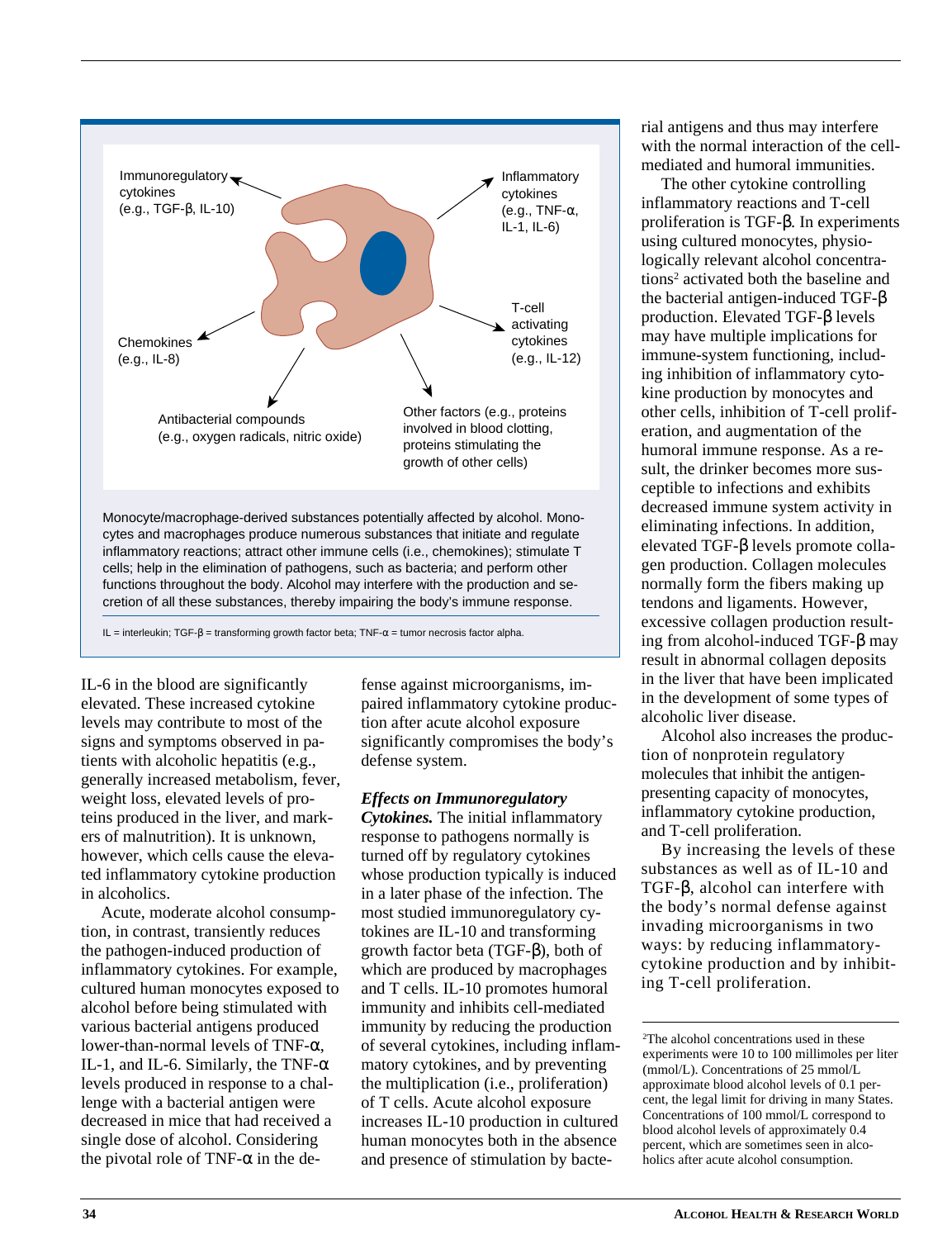#### *Effects on Oxygen-Radical Production*.

Oxygen radicals (e.g., superoxide anions and hydrogen peroxide) are unstable oxygen-containing molecules that readily interact with other molecules in a cell. Oxygen radicals produced by macrophages and other phagocytes play a crucial role in destroying microorganisms, especially in the lungs. Researchers found that macrophages in the lungs of acutely or chronically alcohol-fed rats produced fewer superoxide anions and less hydrogen peroxide than did macrophages from non-alcohol-exposed rats. Furthermore, the lung macrophages produced and secreted less nitric oxide, another molecule with characteristics and functions similar to those of oxygen radicals. The alcohol-induced decreases in the macrophages' production of oxygen radicals and nitric oxide could undermine the body's defense against bacteria. This mechanism could contribute to the high incidence of tuberculosis in alcoholics. (For more information on the association of alcohol use and tuberculosis, see sidebar, pp. 39–41.)

Alcohol-induced overproduction of oxygen radicals in the liver, in contrast, may contribute to the development of alcoholic liver damage. In rats that received alcohol infusions for 1, 3, or 5 hours, for example, the Kupffer cells in the liver produced and secreted increased levels of superoxide anions, whether or not the cells were activated by contact with pathogens. Together, these observations imply that alcohol may have a dual negative effect on the body's oxygen-radical production. First, alcohol may inhibit oxygenradical and nitric oxide production in macrophages in the lung, where these substances are essential for killing microorganisms. Second, alcohol may increase oxygen-radical production in the liver, where these molecules may cause tissue damage.

# *Alcohol's Effects on Immunity*

*Effects on T Cells.* Alcoholics and laboratory animals chronically ingesting alcohol have lower-than-normal numbers of all subpopulations of T

cells in the blood, in the thymus—the gland where T cells mature—and in the spleen, where immune reactions are initiated. The mechanism underlying the alcohol-induced decrease in Tcell numbers still is unknown. Some researchers have suggested that acute alcohol exposure induces programmed cell death, or apoptosis, in immature T cells in the thymus. Acute alcohol exposure also results in increased apoptosis of mature lymphocytes and monocytes in the blood.

Alcohol also may reduce the ability of lymphocytes to proliferate and differentiate adequately after they have been activated by an antigen. Moreover, the number and function of delayed-type hypersensitivity T cells is reduced in alcoholics. As a result, the immune response to certain antigens and infections is depressed. How alcohol affects T-cell proliferation is not well understood. In chronically alcohol-fed rats, the T cells fail to proliferate adequately in response to stimulation by IL-2. The results of other investigations imply that decreased T-cell proliferation may be a consequence of the impaired function of accessory cells (e.g., antigen-presenting cells) after alcohol use. For example, the interaction of T cells with antigen-presenting monocytes or macrophages requires the presence of several proteins on the surfaces of both the T cells and the antigen-presenting cells (e.g., T-cell receptors and MHC molecules). The production of some of these proteins also is altered in alcohol-exposed cells. Finally, reduced T-cell proliferation may be attributed to the increased production of immunoregulatory cytokines (e.g., IL-10 and TGF-β) caused by alcohol.

Overall, the effects of both acute and chronic alcohol exposure result in a weakened cell-mediated immune response. Several diseases are characterized by a reduction in the cellmediated immunity and a concomitant increase in the humoral immunity. Similarly, the immunological abnormalities observed after both chronic and acute alcohol consumption appear to be consistent with a decreased cellmediated immunity characterized by

reduced T-cell proliferation, accompanied by an enhanced humoral immunity marked by increased antibody levels. This shift in the immune response likely impairs the body's defense against bacterial infections requiring a predominantly cell-mediated immune response, such as infections with *M. tuberculosis* or *Listeria monocytogenes,* which are discussed in the section "Consequences of Alcohol's Effects on the Immune System." Alcohol's effects on the antibody-producing B cells is discussed in more detail in the following section.

*Effects on B Cells.* A characteristic immune-system aberration observed in alcoholics is the elevation of antibody levels in the blood. Similarly, acute alcohol consumption in mice increased antibody production in response to certain chemical substances. Because antibodies are produced by B cells, these observations indicate that alcohol alters either the number or function of B cells. To date, conflicting results exist regarding these two alternatives. Thus, clinical studies in humans found that the absolute number of B cells did not differ between alcoholics and nonalcoholics, but that B-cell functioning appeared to be altered in alcoholics. In contrast, in mice that had been fed alcohol for 14 days, the number of B cells in the spleen had decreased fivefold. Equally contradictory were the findings regarding B-cell functioning: Whereas clinical studies demonstrated elevated antibody levels in alcoholics, tissue-culture experiments to investigate these observations found that alcohol inhibited the B-cells' antibody secretion.

One possible explanation for these conflicting findings is that alcohol interferes only with some aspects of B-cell functioning. For example, B cells do not respond to all antigens in the same manner. In response to some antigens, B cells require the assistance of cytokines secreted by T cells (i.e., Tcell–dependent responses), whereas in response to other antigens, T-cell activation is not required (i.e., T-cell–independent responses). Alcohol appears to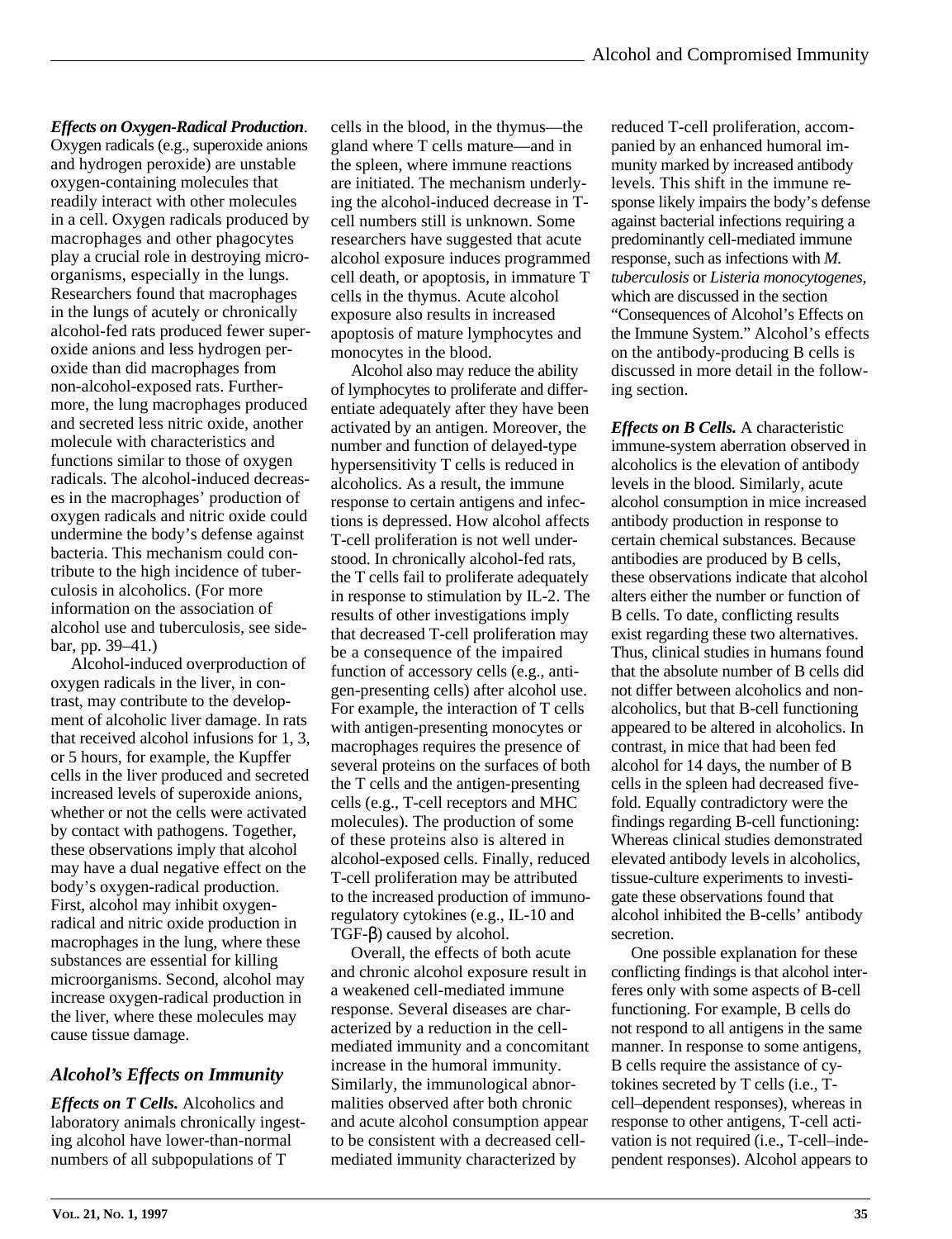affect these responses differently, because B cells in the spleens of alcohol-consuming animals showed impaired proliferation during a T-cell– dependent response but normal proliferation during a T-cell–independent response. Similarly, alcoholics exhibited an intact T-cell–independent antibody response after administration of a specific antigen. Thus, alcohol may interfere with antibody production indirectly by inhibiting the production of certain T-cell–derived cytokines required for B-cell function. The complexity of alcohol's effects on B cells is underscored further by findings that alcohol impairs B-cell proliferation in response to the T-cell–derived cytokine IL-4 but not in response to the T-cellderived cytokine IL-2.

*Effects on Natural Killer Cells*. NK cells are a type of white blood cell involved in the destruction of virusinfected and cancerous cells. Consequently, NK cells play an important role in preventing tumor development. Chronic alcohol consumption is associated with increased incidence of tumors, suggesting that NK cell activity may be impaired. In laboratory animals, chronic alcohol administration reduced the number and activity of NK cells. Tissue-culture experiments, in contrast, produced conflicting results, demonstrating that alcohol had either an inhibitory effect or no effect on NK cell activity. Finally, acute alcohol consumption temporarily reduced the ability of rats to eliminate certain tumor cells and prevent the development of tumor metastases.

*Effects on Cytokines.* Cytokines produced by lymphocytes (i.e., lymphokines, such as IL's and interferons [IFN's]) regulate the functions of immune cells as well as nonimmune cells (e.g., nerve cells and cells of hormone-producing organs). The effects of either chronic or acute alcohol use on cytokine production and function, however, are only partially understood. IL-2 is one of the most important T-cell–produced cytokines; it promotes the proliferation and survival of certain T-cell subpopulations. Although alcohol in tissue culture experiments had no effect on the ability of T cells to produce IL-2, it likely interferes with the T-cell response to IL-2. The potential intracellular mechanisms underlying these effects, however, remain unknown.

Alcoholics exhibit decreased blood levels of IFN- $\alpha$ , IFN- $\gamma$ , and IL-2.<sup>3</sup> In particular, the reduction of IFN-γ levels may be a key element underlying many of the immune alterations observed in alcoholics because this cytokine, in concert with the macrophage-derived IL-12, is crucial for induction of the cell-mediated immune response. Consequently, in the absence of appropriate IFN-γ stimulation in alcoholics, a preferential induction of the humoral immune response could occur. The accompanying lack of an appropriate cell-mediated immune response would make the alcoholics more susceptible to infections that require a T-cell response. Furthermore, decreased IFN-γ levels likely contribute to additional cytokine abnormalities (e.g., altered IL-12 levels), thereby further impairing the cell-mediated immune response.

#### **CONSEQUENCES OF ALCOHOL'S EFFECTS ON THE IMMUNE SYSTEM**

# *Increased Susceptibility to Bacterial Infections*

Alcoholics are considered "immunocompromised hosts" because the incidence and severity of infections are increased in these patients. Infections with pathogens that reside within the host's cells and cause diseases such as pneumonia or tuberculosis are especially prevalent. Thus, alcoholics have an increased incidence of pneumococcal pneumonia compared with the general population, and despite the use of antibiotics, the mortality among these patients remains disturbingly high (15 to 77 percent). Researchers have used mice to study some of the mechanisms underlying the increased susceptibility to infections by infecting the animals with *Listeria monocytogenes,* a bacterium that among other symptoms, causes liver damage in the animals. Mice that received an alcoholcontaining diet for 7 days before being infected with *Listeria* developed greater liver damage than control animals that had received no alcohol. Although the alcohol treatment did not impair the migration of phagocytes to the liver, it did impair the animals' ability to inhibit *Listeria* growth. Thus, even alcohol-fed mice that should have been able to stave off the infection, because they had previously been immunized with *Listeria,* had 100 times more *Listeria* organisms in their livers than did nonalcohol-treated controls. The body's anti-*Listeria* defense is largely T-cell dependent and requires interactions between specific antigens, T cells, and phagocytic cells as well as IFN-γ and IL-12 induction. However, the exact roles of alcohol-induced aberrations in immune-cell interactions, antigen-presenting cell function, and IFN-γ and/or IL-12 production remain to be determined.

Alcohol use also impairs the body's defense against pathogens infecting the lungs, such as pneumonia-causing bacteria (e.g., pneumococci, *Klebsiella pneumoniae,* and *Legionella pneumophila*) and *M. tuberculosis.* For example, in rats infected with pneumococci, the animals' susceptibility to lethal pneumonia increased if they received alcohol for 1 week before the infection. Moreover, the alcohol-fed rats experienced an increased spread of the pneumococci from the lungs through the bloodstream compared with non-alcohol-treated rats and also failed to eliminate the pneumococci from the blood. Other studies investigating alcohol's effects on the susceptibility to infections with *Klebsiella pneumoniae* and *Legionella pneumophila* indicated that chronic alcohol treatment suppressed

<sup>3</sup> The discrepant observations that alcohol did not affect the cells' ability to produce IL-2 in tissue culture experiments, whereas alcoholics show decreased IL-2 levels in the blood likely can be attributed to the fact that tissue culture experiments monitor the consequences of acute alcohol exposure, but the findings in alcoholics reflect the effects of chronic alcohol exposure. However, this hypothesis has not been investigated in detail.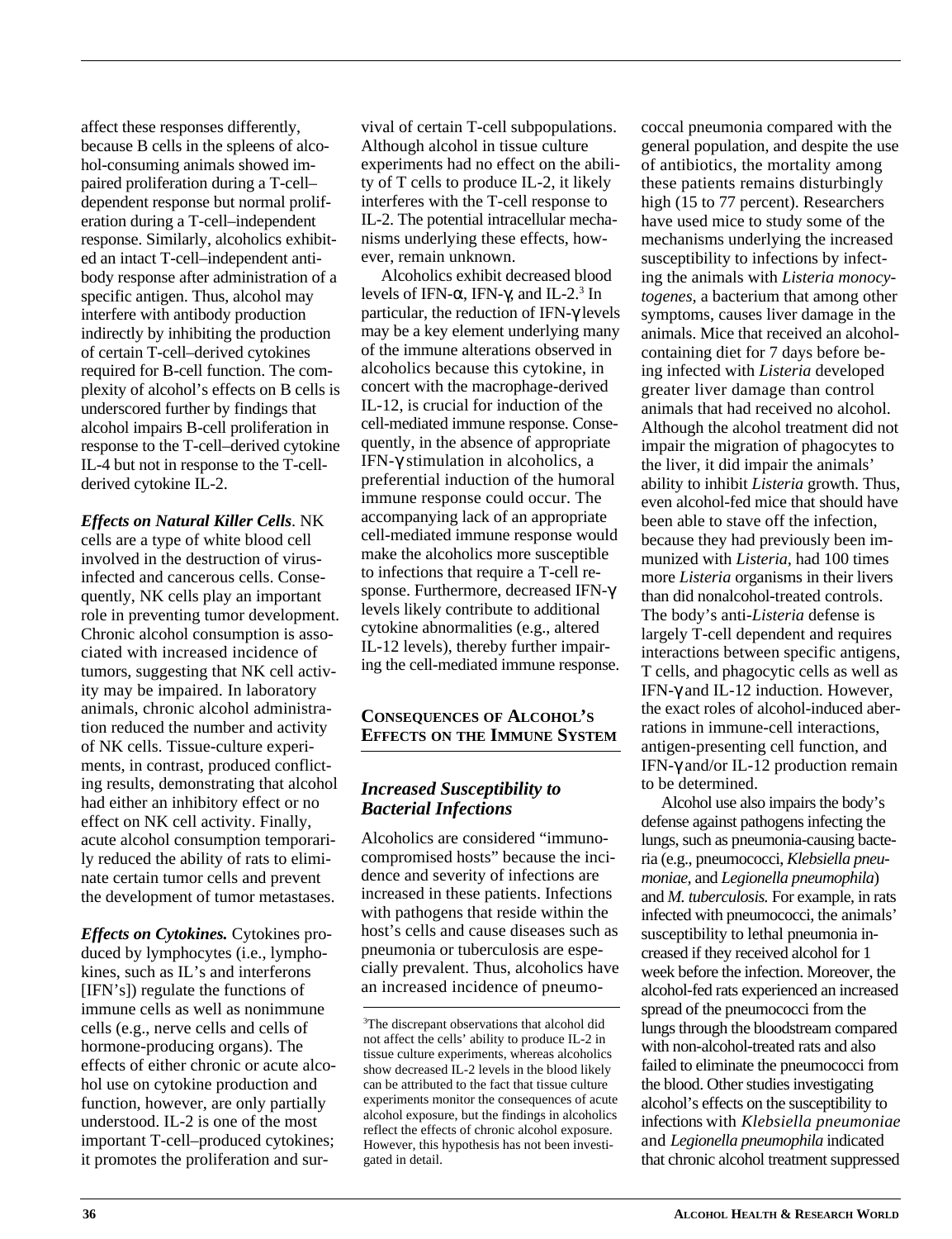the production and/or function of neutrophils and macrophages. Moreover, treatment with a protein factor that stimulates neutrophil production ameliorated the alcohol-induced immunosuppression by recruiting more neutrophils to the lungs.

# *Increased Susceptibility to HIV*

The relationship between alcohol use and susceptibility to infections with the human immunodeficiency virus (HIV), which causes acquired immune deficiency syndrome (AIDS), is an actively evolving area of research. Although ample data are available on the immunological abnormalities caused by alcohol use and HIV infection, respectively, knowledge concerning their combined immunosuppressive effects is more limited. Some researchers have proposed that alcohol's modulatory effects on the immune system may increase the risk of initial HIV infection as well as accelerate the infection's progression. Although this hypothesis still awaits formal confirmation, several findings support alcohol's proposed influence. For example, one study found that HIV multiplied faster in blood cells isolated from binge drinkers or subjects who had received an acute alcohol dose than in cells from people who had not been exposed to alcohol (Bagasra et al. 1996). Moreover, a case report of an HIV-infected person demonstrated that the HIV infection progressed rapidly and that the patient developed full-blown AIDS after initiating heavy alcohol use (Fong et al. 1994). Finally, a study of HIV-positive intravenous drug users found that whereas alcohol use did not affect the proportion in the blood of the T-cell subpopulation that is the target of HIV infection, alcohol use did correlate with increases in the proportion of another T-cell subpopulation several years after the initial infection (Crum et al. 1996). Although the clinical significance of this observation is still unclear, the findings suggest that alcohol consumption may exacerbate HIV-induced changes in the immune system.

Current knowledge strongly suggests that alcohol use—potentially both acute and chronic—can increase a person's susceptibility to HIV infection and contribute to alterations in the immune system that may result in an accelerated progression of the infection. However, further research is needed to elucidate the mechanism by which alcohol may modulate the biology of HIV infection. In addition to its biological effects, alcohol use may increase the risk of HIV infection by modifying the drinker's behavior. For example, factors such as increased risk taking and uninhibited sexual behavior, which are associated with both acute and chronic alcohol use, can contribute to an increased risk for HIV infection.

# *Consequences of Traumatic Injuries*

Traumatic injuries frequently are associated with severe suppression of the immune system, which can lead to overwhelming infections and may result in multiple organ failure and even death. Alcohol intoxication not only increases the risk of sustaining traumatic injuries (e.g., in motor vehicle accidents) but also may exacerbate traumainduced immunosuppression. Thus, one study found that acutely intoxicated patients (i.e., those with blood alcohol levels greater than 0.2 percent) who had sustained severe abdominal injuries had a 2.6 times greater incidence of infections than did patients who had not consumed alcohol (Gentilello et al. 1993). Moreover, rats that had received alcohol before sustaining severe burn injuries exhibited a significantly impaired cell-mediated immunity accompanied by an increased humoral immunity (i.e., elevated antibody production). Such an alcohol-related modification of the immune system after sustaining a traumatic injury could increase the patient's risk of infections and prolong the trauma-related suppression of the immune system.

The mechanism underlying traumainduced immunosuppression has not yet been identified. However, the cytokine TNF-α clearly plays an important role in this process. Thus, acute alcohol consumption before sustaining a traumatic injury can affect a patient's TNF-α production and immunosuppression after the injury as follows:

- Within 0 to 3 days after the injury, TNF- $\alpha$  production in the monocytes decreases in patients whose blood alcohol levels exceed 0.1 percent at emergency-room admission, but increases in patients who have not consumed alcohol before sustaining the injury.
- Later during the posttrauma period (i.e., more than 6 days after the injury), the monocytes of alcoholconsuming trauma patients produce higher TNF- $\alpha$  levels than the monocytes of non-alcohol-consuming trauma patients.
- The increase in TNF- $\alpha$  production coincides with the development of posttraumatic immunosuppression, suggesting that acute alcohol consumption before sustaining major injuries increases the severity of the immunosuppression.

#### **CONCLUSIONS AND FUTURE DIRECTIONS**

Numerous research efforts have confirmed that both acute and chronic alcohol use have profound regulatory effects on the immune system. Studies in laboratory animals and in humans have demonstrated that even acute, moderate alcohol consumption can impair the body's defense against bacteria and viruses, although these effects are likely only transient. The clinical implications of such a transient immunodepression still need to be studied further. For certain types of infections (e.g., HIV and mycobacteria), however, the failure of an appropriate initial immune response to pathogens can have profound and potentially prolonged effects on the immune system and the drinker's health.

Researchers and clinicians are gaining further insight into the complex mechanisms and consequences of immunosuppression in chronic alco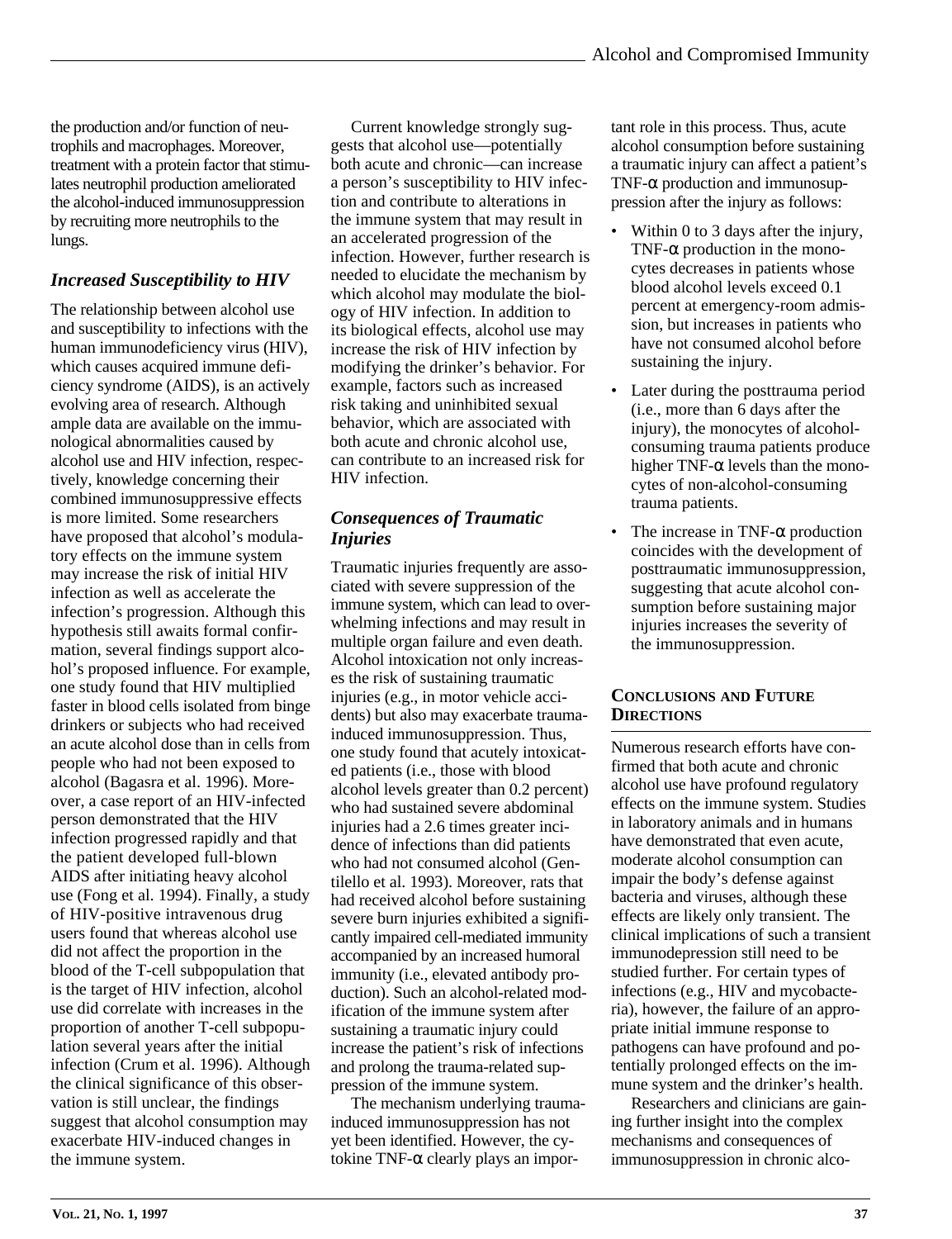holics. It is important, however, to dissect the effects caused by the body's chronic exposure to alcohol itself and the effects of other alcohol-related immunomodulatory conditions, such as malnutrition, vitamin deficiencies, and alcoholic liver disease. Moreover, a better understanding of the specific immune system alterations caused by chronic alcohol consumption is necessary for designing effective therapeutic approaches to ameliorating immunosuppression in chronic alcoholics.

Researchers also are investigating the mechanisms underlying the differential effects of chronic and acute alcohol use on the immune system. For example, the increased levels of inflammatory cytokines observed in alcoholics contrast with the decreased inflammatory response seen after acute alcohol treatment. Finally, additional research is needed to delineate some of the intracellular signaling events in immune cells that are affected by acute and chronic alcohol use in order to better understand alcohol's regulatory effects on the complex interactions of the immune system.

#### **EDITORIAL NOTE**

This article is accompanied by a "Suggested Reading" list that includes only key references. A complete bibliography of sources consulted is available from the author.

#### **SUGGESTED READING**

ALDO-BENSON, M.; PRATT, L.; AND HARDWICK, J. Alcohol can inhibit effect of IL-4 on activated murine B cells. *Immunology Research* 11:117– 124, 1992.

BAGASRA, O.; BACHMAN, S.E.; JEW, L.; TAWA-DROS, R.; CATER, J.; BODEN, G.; RYAN, I.; AND POMERANTS, R.J. Increased HIV type-1 replication in human peripheral blood mononuclear cells induced by ethanol: Potential immunopathogenic mechanisms. *Journal of Infectious Diseases* 173:550–558, 1996.

BAUTISTA, A.P. Chronic alcohol intoxication induces hepatic injury through enhanced macrophage inflammatory protein-2 (MIP-2) production and intracellular adhesion melocule expression in the liver. *Hepatology* 25:335–342, 1997.

BEN-ELIYAHU, S.; PAGE, G.G.; YIRMIYA, R.; AND TAYLOR, A.N. Acute alcohol intoxication suppresses natural killer cell activity and promotes tumor metastasis. *Nature Medicine* 2: 457–460, 1996.

CRUM, R.M.; DALAI, N.; COHN, S.; CELENTANO D.D.; AND VLAHOV, D. Alcohol use and T lymphocyte subsets among injection drug users with HIV-1 infection: A prospective analysis. *Alcoholism: Clinical and Experimental Research* 20:364–371, 1996.

DAVIS, C.C.; MELLENCAMP, M.; AND PREHEIM, L. A model of pneumococcal pneumonia in chronically intoxicated rats. *Journal of Infectious Diseases* 163:799–805, 1991.

DEVIERE, J.; CONTENT, J.; DENYS, C.; VANDEN-BUSSCHE, L.; SCHANDENE, J.; WYBRAN, E., AND DUPONT, E. High IL-6 serum levels and increased production by leukocytes in alcoholic liver cirrhosis. Correlation with IgA serum levels and lymphokine production. *Clinical and Experimental Immunology* 77:221–225, 1989.

FONG, I.W.; READ, S.; WAINBERG, M.A.; CHIA, W.K.; AND MAJOR, C. Alcoholism and rapid progression to AIDS after seroconversion. *Clinics of Infectious Diseases* 19:337–338, 1994.

GENTILELLO, L.M.; COBEAN, R.A.; WALKER, A.P.; MOORE, E.E.; WERTZ, M.J.; AND DELLINGER, E.P. Acute ethanol intoxication increases the risk of infections following penetrating abdominal trauma. *Journal of Trauma* 34:669–675, 1993.

JERRELS, T., AND SIBLEY, D. Effects of ethanol on T-cell-mediated immunity to infectious agents. In: Friedman, H.; Klein, T.W.; and Specter, S., eds. *Drugs of Abuse, Immunity and Infections.* Boca Raton: CRC Press, 1996. pp. 129–141.

JERRELS, T.; SAAD, A.J.; AND KRUGER, T.E. Ethanol-induced suppression of in vivo host defense mechanisms to bacterial infection. In: Friedman, H.; Klein, T.W.; and Specter, S., eds. *Drugs of Abuse, Immunity, and AIDS.* Vol. 335. New York: Plenum Press, 1993. pp. 153–158.

KHORUTS, A.; STAHNKE, L.; MCCLAIN, C.J.; LOGAN, G.; AND ALLEN, J.I. Circulating tumor necrosis factor, interleukin-1 and interleukin-6 concentrations in chronic alcoholic patients. *Hepatology* 13:267–276, 1991.

KRUGER, T.E., AND JERRELS, T.R. Potential role of alcohol in human immunodeficiency virus infection. *Alcohol Health & Research World* 16:57–63, 1992.

MANDREKAR, P.; CATALANO, D.; AND SZABO, G. Human monocyte IL-10 production is increased by acute ethanol treatment. *Cytokines* 8:567– 577, 1996.

NELSON, S.; SHELLITO, J.; MASON, C.; AND SUM-MER, W. Alcohol and bacterial pneumonia. *Alcohol Health & Research World* 16:73–86, 1992.

ROSELLE, G.A. Alcohol and the immune system. *Alcohol Health & Research World* 16:16–22, 1992.

SAAD, A.J.; DOMIATI-SAAD, R.; AND JERRELS, T. Ethanol ingestion increases susceptibility of mice to *Listeria monocytogenes. Alcoholism: Clinical and Experimental Research* 17:75–85, 1993.

SPITZER, J., AND BAUTISTA, A. Alcohol, cytokines and immunodeficiency. In: Friedman, H.; Klein, T.W.; and Specter, S., eds. *Drugs of Abuse, Immunity, and AIDS.* New York: Plenum Press, 1993. pp. 159–164.

SZABO, G.; MANDREKAR, P.; AND CATALANO, D. Inhibition of superantigen-induced T-cell proliferation and monocyte IL-1β, TNF and IL-6 production by acute ethanol. *Journal of Leukocyte Biology* 58:342–350, 1995.

SZABO, G.; MANDREKAR, P.; VERMA, B.; AND CATALANO, D. Acute ethanol uptake prior to injury modulates monocyte TNFα production and mononuclear cell apoptosis. In: Faist, E., ed. *Immune Consequences of Trauma and Sepsis.* Berlin: Springer-Verlag, 1996. pp 252–260.

VICENTE-GUTIERREZ, M.M.; RUIZ, A.D.; EXTREMERA, B.G.; GARCIA, J.M.B.; AND GEA, F.G. Low serum levels of alpha-interferon, gamma-interferon, and interleukin-2 in alcoholic cirrhosis. *Digestive Disease Sciences* 36:1209– 1212, 1991.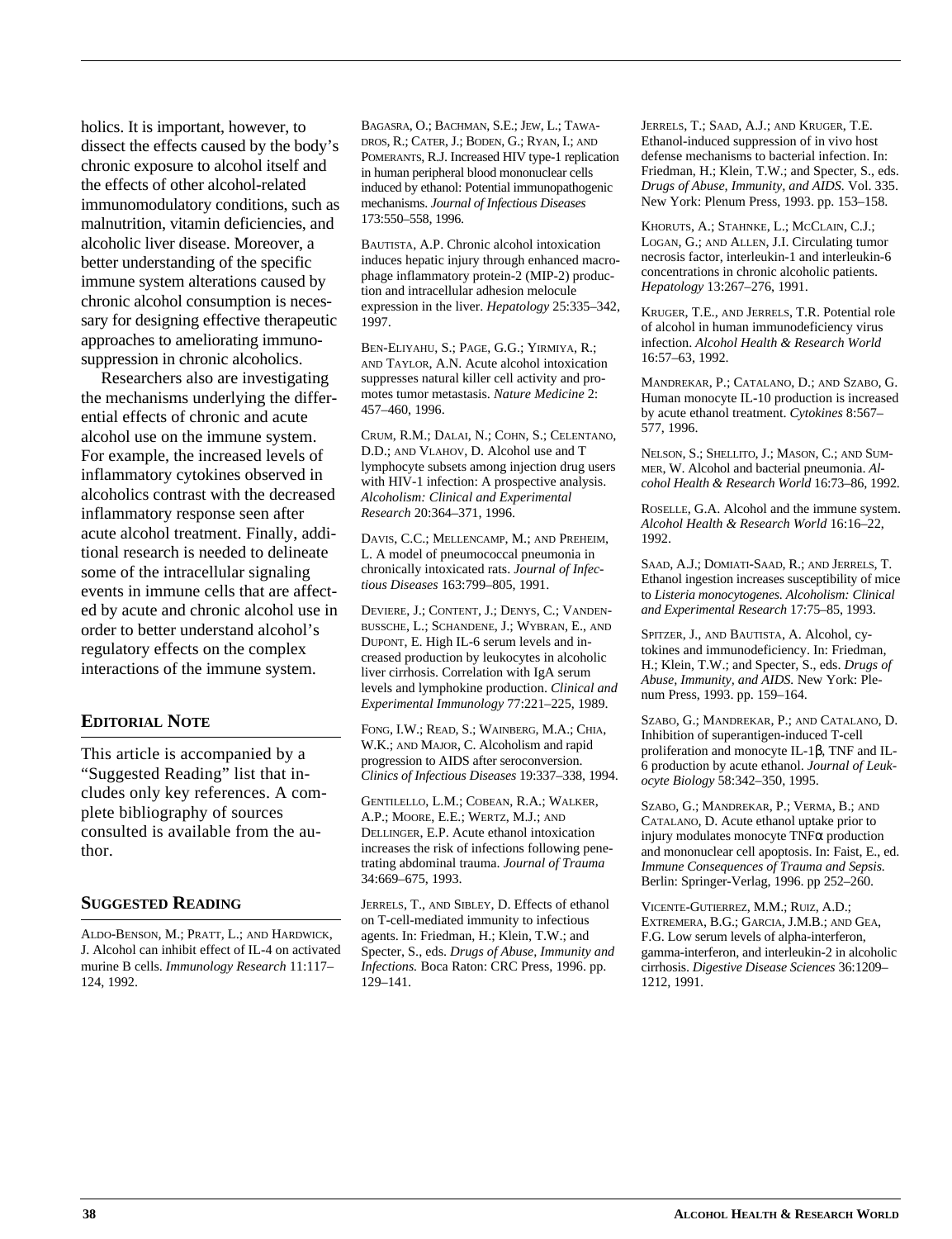# **ALCOHOL AND SUSCEPTIBILITY TO TUBERCULOSIS**

Worldwide, tuberculosis (TB) is the leading cause of death from a single infectious agent (Flynn and Bloom 1996). *Mycobacterium tuberculosis,* the agent responsible for TB, is transmitted when a person inhales microscopic airborne particles containing the organism (i.e., "droplet nuclei") coughed up by someone with active TB disease, although prolonged exposure usually is necessary before an infection becomes established. Initially *M. tuberculosis* attacks the lung, where immune cells (i.e., macrophages and lymphocytes) battle the infection. In the absence of adequate immunity, however, the bacteria ingested by macrophages continue to multiply within these immune cells, and characteristic lesions called tubercles eventually form in the lungs. Among other symptoms, people with active TB develop a bloody cough, fatigue, and difficulty breathing. TB can affect any organ system or develop into systemic infection (i.e., miliary TB) when infected cells spread from the lungs and disseminate through the bloodstream. No effective vaccination against TB currently exists, but 6 to 9 months of treatment with multiple antituberculous drugs will cure most TB patients who complete the course of therapy.

Sociological studies show that TB is more prevalent in low-income, densely populated housing areas—settings often associated with high rates of alcoholism.<sup>1</sup> Numerous studies also have noted a direct association between alcoholism and pulmonary tuberculosis (Jacobson 1992). Such apparent susceptibility to TB infection among alcoholics, especially those who are homeless or indigent, can be attributed both to biological and to social and behavioral factors.

# *Biological Factors*

Although approximately one-third of the world's population is infected with *M. tuberculosis,* only about 10 percent will experience either acute or reactivated disease (Flynn and Bloom 1996). Clearly, the body's immune system is quite capable of controlling *M. tuberculosis* in most cases. Any illness or condition associated with an impaired immune system, however, can increase the likelihood of developing active TB. In particular, numerous animal studies have confirmed that the body's control of *M. tuberculosis* infection resides in its ability to mobilize macrophages and lymphocytes against invading organisms (i.e., cell-mediated immunity) (Dunlap and Briles 1993).

1 The terms "alcoholism" and "alcoholic" as used in this article are summary terms for the diagnoses of alcohol abuse and alcoholism.

2 Compared with *M. tuberculosis,* MAC is a less invasive infectious agent, but it has been associated with both pulmonary and disseminated disease in people with compromised immune systems (e.g., alcoholics or people with AIDS), just as TB has. The pathology and cell-mediated immune mechanisms involved in the body's defense against MAC are similar to those seen in *M. tuberculosis* infection, making research on this agent relevant to an understanding of TB control.

Because alcohol use significantly inhibits cell-mediated immunity, it compromises the body's immune defense. Thus, alcoholism—along with other diseases associated with impaired cell-mediated immunity (e.g., HIV infection)—increases a person's susceptibility to active TB infection as well as reactivation of latent disease (Flynn and Bloom 1996). Researchers do not know, however, whether alcohol consumption itself or the liver damage and malnutrition often associated with alcoholism are primarily responsible for the impaired immunity of alcoholics.

Investigators studying mechanisms by which alcohol predisposes people to TB recently have focused special attention on the specific immune system components participating in the body's defense against *M. tuberculosis* and related mycobacteria. Alcohol use has been found to hinder the body's antimycobacterial defense on multiple levels, including through impaired macrophage response, altered levels of the proteins that act as intercellular mediators (i.e., cytokines), and a disturbed balance between the two basic types of acquired immunity: cell-mediated immunity and immunity provided by circulating antibodies (i.e., humoral immunity). Each of these interrelated consequences is discussed in the sections that follow.

*Impaired Macrophage Response.* Macrophage activation is considered essential for local containment and destruction of mycobacteria (including *M. tuberculosis*) and other invasive microorganisms. Thus, macrophage activity is the hallmark of resistance to TB (Flynn and Bloom 1996). These immune system cells (along with the monocytes that give rise to them) play a key role in directly "presenting" the chemical identifiers that stimulate an immune response (i.e., the antigens) to lymphocytes in the body's lymph tissue. In response to antigen presentation, certain lymphocytes (i.e., T lymphocytes) develop into T cells that specifically target the *M. tuberculosis* organism for destruction. These T cells rapidly multiply and circulate throughout the body. Evidence from several laboratories suggests that activation of two types of T cells in particular (i.e., CD4 and CD8 T cells) is important in the control of mycobacterial infection (Flynn et al. 1992; Kaufmann and Flesch 1986; Leveton et al. 1989; Orme and Collins 1983, 1984; Flory et al. 1992).

Although alcohol likely affects many immune system cells, macrophages and monocytes appear to be particularly sensitive to its influences. Both acute and chronic alcohol use may decrease the activation of antigen-specific T cells by inhibiting the macrophages' capacity to present mycobacterial antigen to lymphocytes (Szabo et al. 1993). Bermudez and Young (1991) have shown that alcohol also enhances the survival of another pathogen (i.e., the *Mycobacterium avium* complex, or MAC<sup>2</sup>) within blood-derived macrophages in people and liver macrophages (i.e., Kupffer cells) in mice.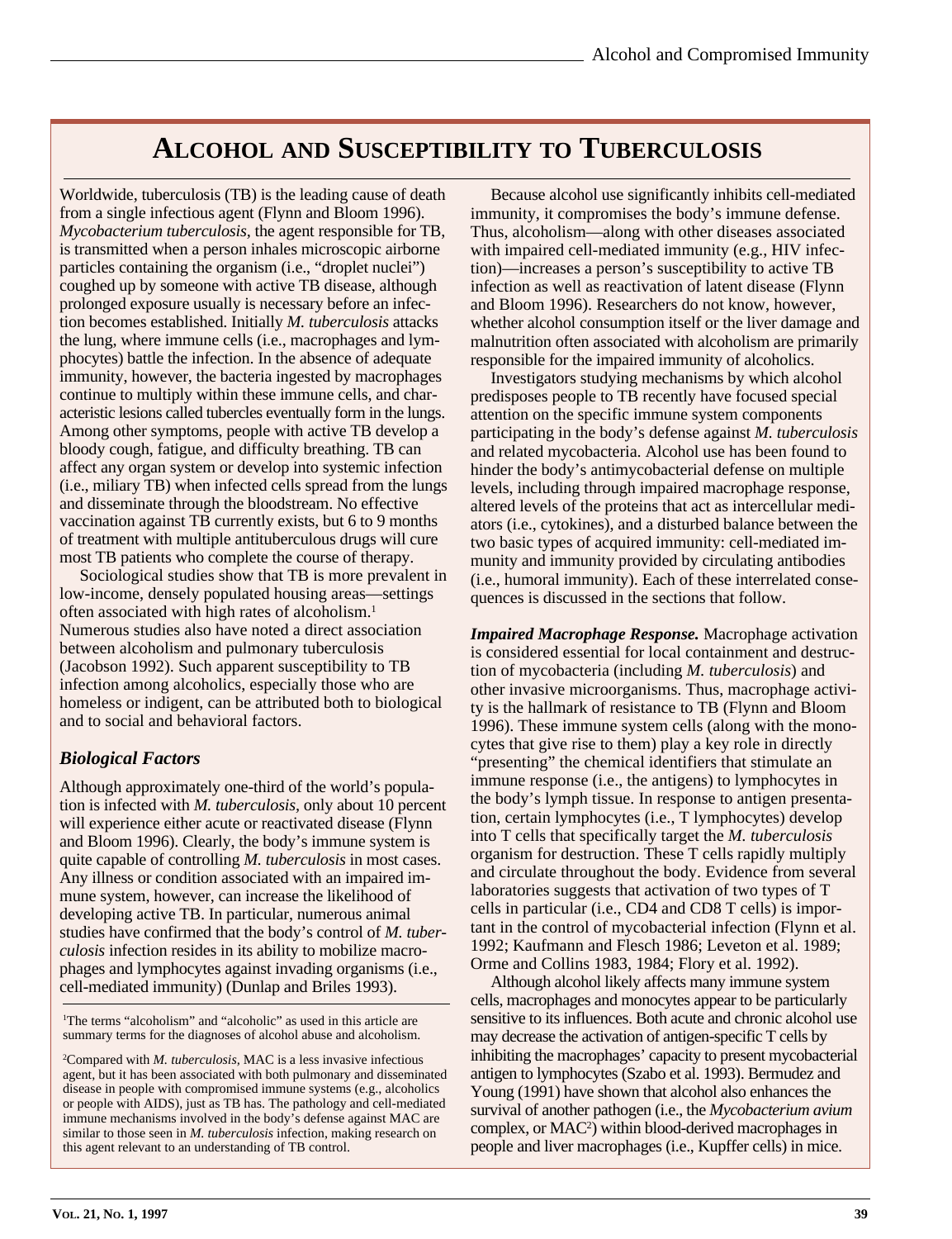The same study demonstrated an increase in MAC colony counts in the blood, liver, and spleen of alcohol-fed mice compared with controls, suggesting that alcohol use prior to and during MAC infection contributes to dissemination of the disease in the body.

In addition to decreasing the antimycobacterial activity of macrophages, alcohol consumption also reduces macrophage response to immune system modifiers. For example, the cytokines known as tumor necrosis factor alpha ( $TNF-\alpha$ ) and granulocyte-macrophage colonystimulating factor (GM-CSF) both have been shown to induce macrophages to inhibit the growth of and destroy mycobacteria. In vitro studies suggest that alcohol impedes the protective effect exerted by these cytokines, however (Bermudez and Young 1991).

*Altered Cytokine Levels***.** TNF-α, one of the inflammatory mediators derived primarily from macrophages, plays a major role in antimycobacterial defense (Nelson et al. 1995; Flynn and Bloom 1996). This cytokine directly inhibits mycobacterial growth in vitro, recruits additional inflammatory cells, and induces the action of other antimycobacterial mediators (e.g., nitric oxide and reactive oxygen radicals).

One of the most dramatic effects of both acute and chronic alcohol use is the impaired capacity of monocytes to produce cytokines that trigger inflammation, particularly TNF-α, in response to bacterial or mycobacterial infection. In a study with rats, Nelson and colleagues (1989) found that the immune cells first to be exposed to mycobacteria (i.e., macrophages in the alveoli of the lungs) showed a reduced capacity to manufacture  $TNF-\alpha$  following both chronic and acute alcohol consumption, an effect that likely would contribute to a compromised immune defense against TB. Of interest, Denis (1991) found that TNF- $\alpha$ had a beneficial effect on survival when it was infused into mice inoculated with *M. tuberculosis,* suggesting that alcohol's negative effect on the antimycobacterial activity of macrophages potentially could be overcome.

*Disturbed Cell-Mediated and Humoral Immunity Balance.* Both acute and chronic alcohol use are associated with a shift toward the predominance of humoral immune functions at the expense of cell-mediated functions, as indicated by increased levels of circulating antibodies and decreased T-cell activity. Specifically, acute and chronic alcohol use alter the profile of the T-cell population so that the type of cells known as T-helper-2 (Th2), which are associated with humoral immunity, dominate over those known as T-helper-1 (Th1), which are associated with cell-mediated immunity. One recent hypothesis suggests that this shift comes about through alcohol's effects on monocytes. Monocytes play a pivotal role in supporting a Th1 immune response in two ways: through their capacity to present antigen to activate T cells and through their manufacture of the important cytokines known as interleukin-12 (IL-12) and interleukin-10 (IL-

10). IL-12 enhances the activity of CD4 and CD8 T cells, as well as natural killer cells, and triggers a cell-mediated immune response; elevated levels of IL-10, however, inhibit production of IL-12 and other inflammatory cytokines. In recent studies of isolated human monocytes exposed to alcohol, researchers have observed elevated IL-10 levels, inhibition of IL-12, increased production of other mediators that check the immune system (e.g., transforming growth factor beta [TGF-β]), and a reduced antigen-presenting capacity (Szabo et al. 1993, 1996; Mandrekar et al. 1996). All of these effects imply that acute alcohol consumption impairs a cell-mediated (i.e., Th1-type) immune response and consequently tilts the balance of the immune system toward humoral (i.e., Th2 type) immune functions. Given the importance of cellmediated immunity in overcoming TB infection, the implications of this shift can be significant for alcoholics exposed to *M. tuberculosis.*

Researchers also have found, however, that the cytokine gamma-interferon (IFN-γ) plays a critical role in determining whether a Th1- or Th2-type response will dominate in alcohol-exposed monocytes. Recent studies showed that the presence of IFN-γ decreased alcoholinduced IL-10 production, thus canceling IL-10's inhibition of IL-12 and thereby augmenting cell-mediated (i.e., Th1-type) immunity (Mandrekar et al. 1996; Szabo et al. 1996). This finding supports the demonstration by Flynn and Bloom (1996) that IFN- $\gamma$  is essential to resistance against TB in mice. Vicente-Gutierrez and colleagues (1991) have reported decreased IFN-γ in chronic alcoholics, indicating that suppressed IFN-γ levels in alcoholics likely contribute to an impaired cell-mediated immune response during mycobacterial infection.

Taken together, both acute and chronic alcohol use have been shown to predispose the body to compromised defense against mycobacteria. Although researchers still need to refine our understanding of the exact mechanisms by which alcohol use decreases antimycobacterial defense, the immunosuppressive effects of alcohol on monocyte and macrophage function, cytokine production, and antigenspecific T-cell activation appear to be key factors in the increased susceptibility to TB following alcohol use.

# *Social and Behavioral Factors*

For alcoholics, especially those who are indigent or homeless, several social and behavioral factors converge to increase their vulnerability to TB and to hinder their recovery from the disease.

*High-Risk Living Conditions*. Typically, indigent and homeless alcoholics dwell in crowded and impoverished living conditions. Such an environment significantly increases their chances for repeatedly inhaling *M. tuberculosis* droplet nuclei. With prolonged exposure, a person is more likely to acquire an active TB infection and subsequently spread the disease by coughing up more infectious